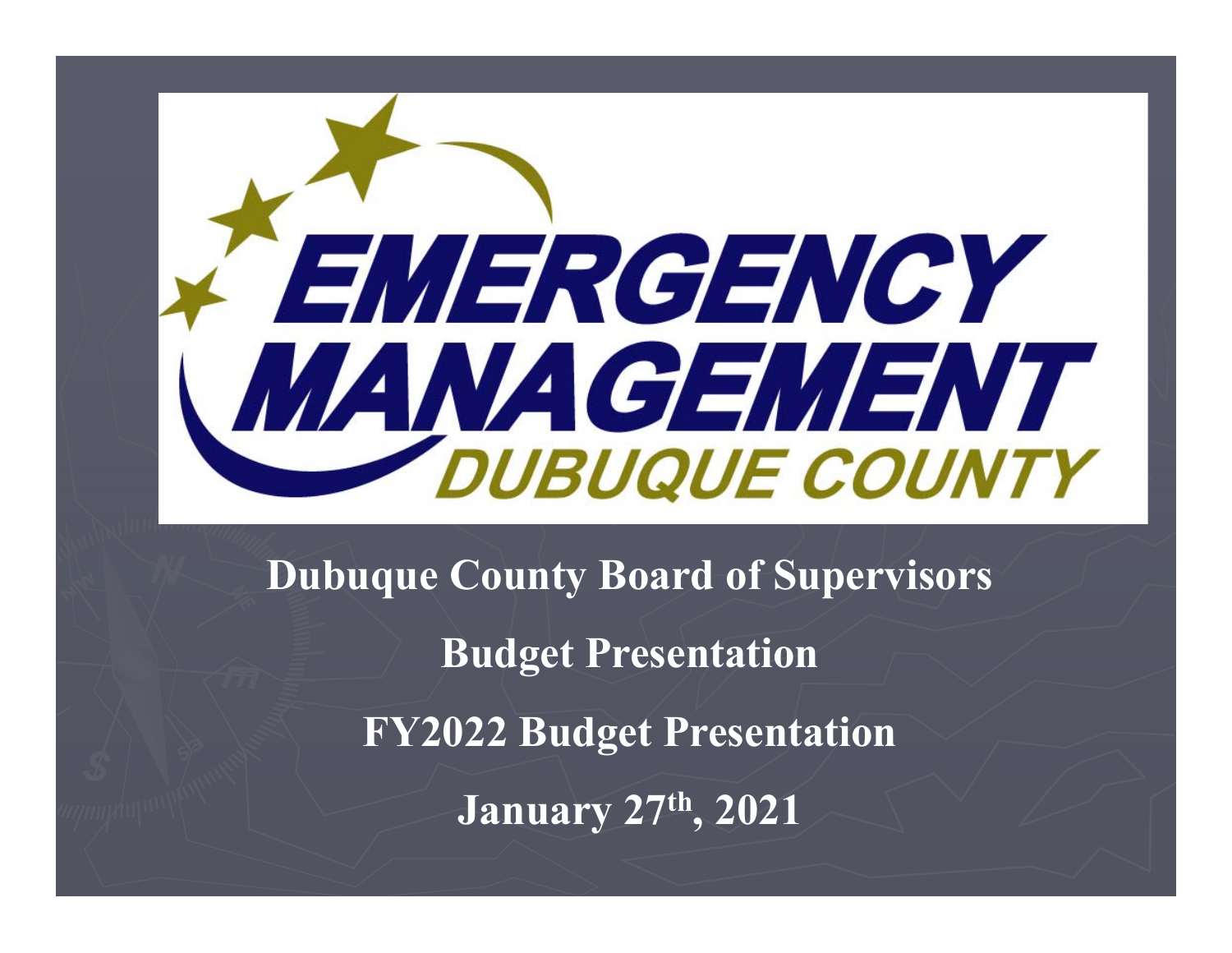Hazardous Materials Emergency Planning (HMEP) Grant ►Federal money allocated to the Local Emergency Planning Committee (LEPC) **Planning grant Training grant – hazardous materials training** for local first responders. ► Fiscally revenues and expenses are dependent on the allocation and vary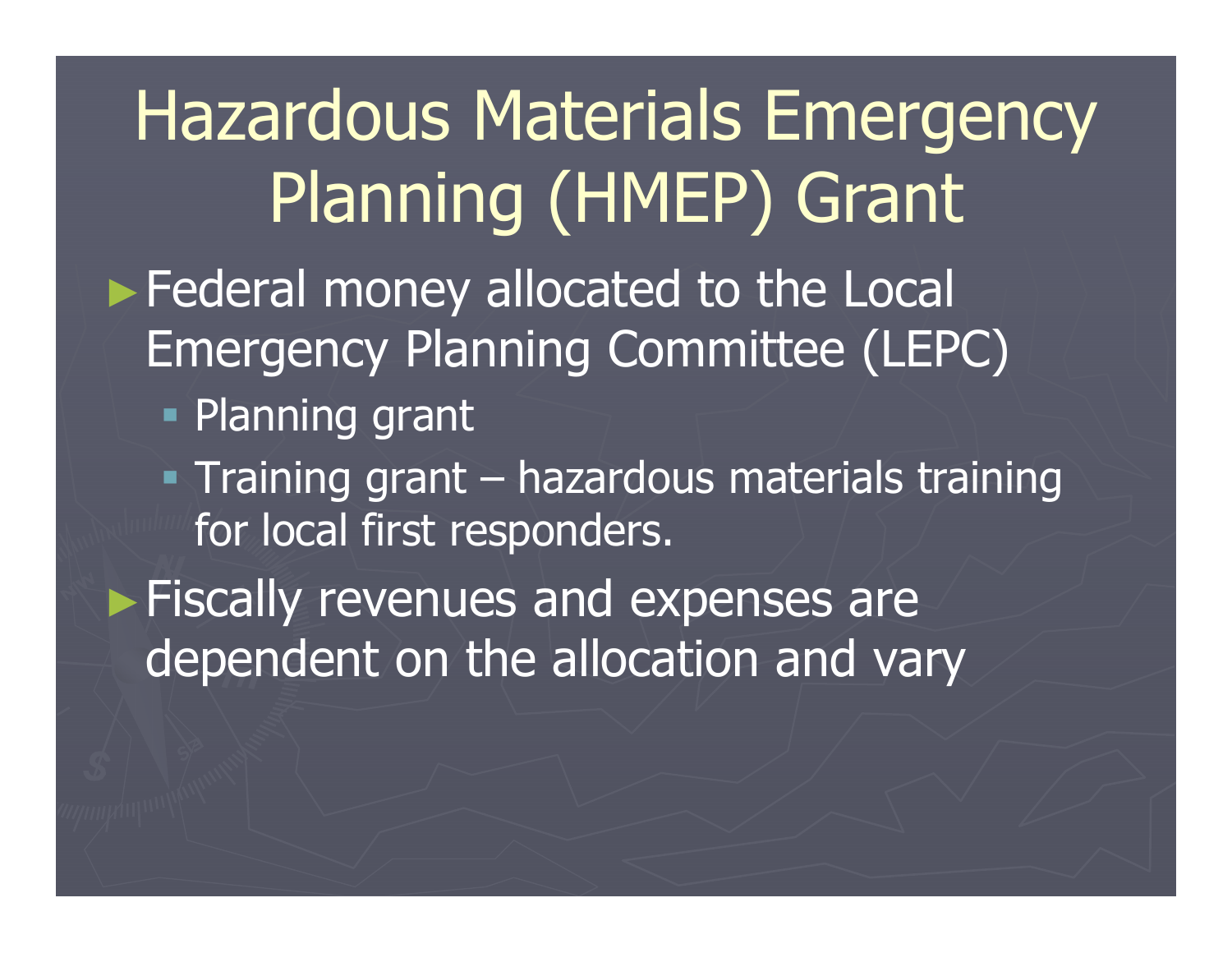## Emergency Medical Services (EMS)

►State funded ► Region 6A ►County EMS Advisory Committee and EMS Association**• Money used for initial training - Decreased due to allocating through region FY20** – no fiscal agent for region – no money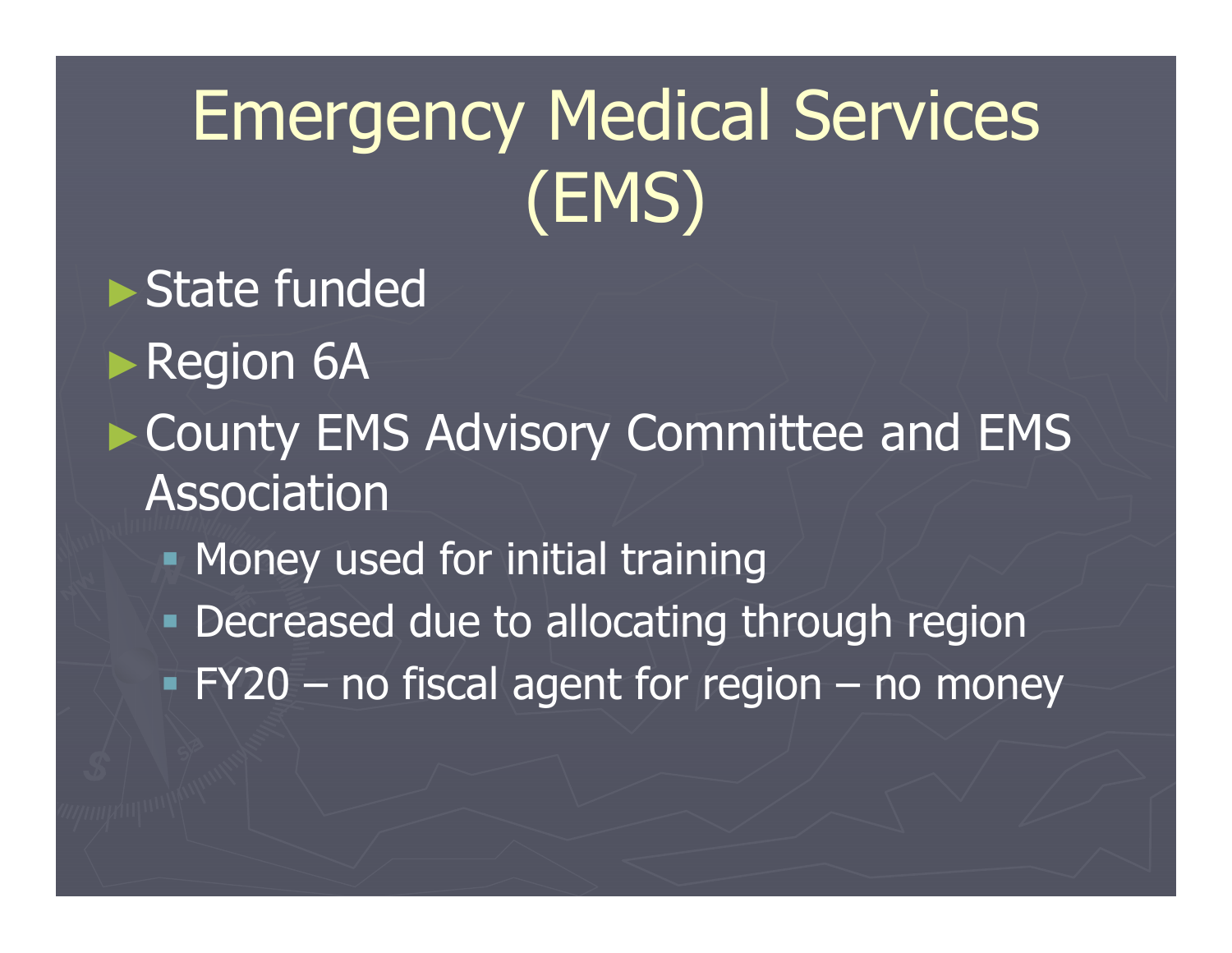## Dubuque County Multi Jurisdictional Hazard Mitigation Plan

►Plan completed in 2018 ►Valid for 5 years ►Update and revision after a disaster declaration – this fiscal year ►Federal Grant utilized for completion in 2018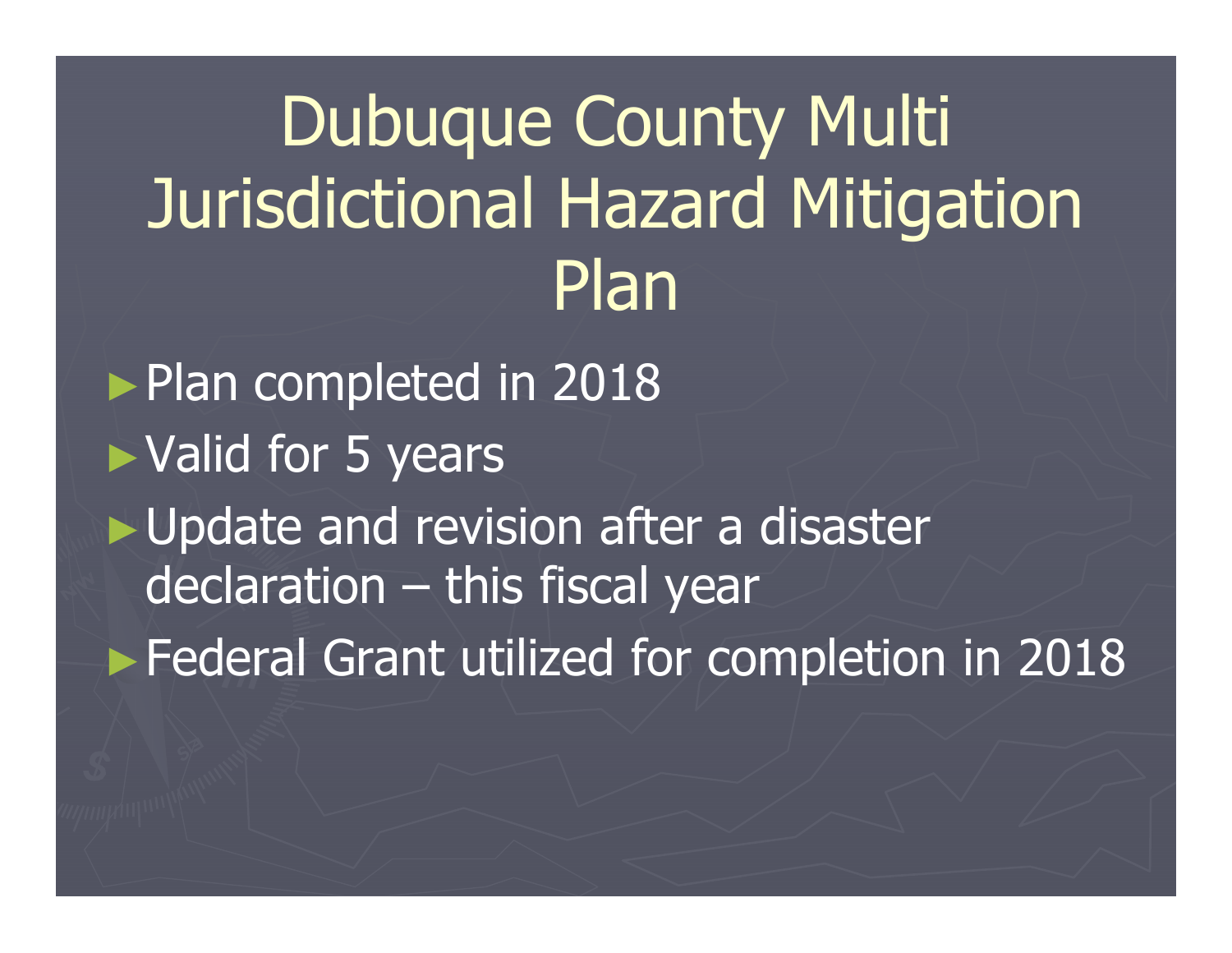## Dubuque Fire Department Hazardous Materials Team 28E

►Annual contract for Dubuque Fire to provide Hazardous Materials Technician Response ► Supported by local volunteer fire and EMS ► Actual costs billed by EMA ►Formula based on staff assigned to DFD units ►Contract allows for immediate response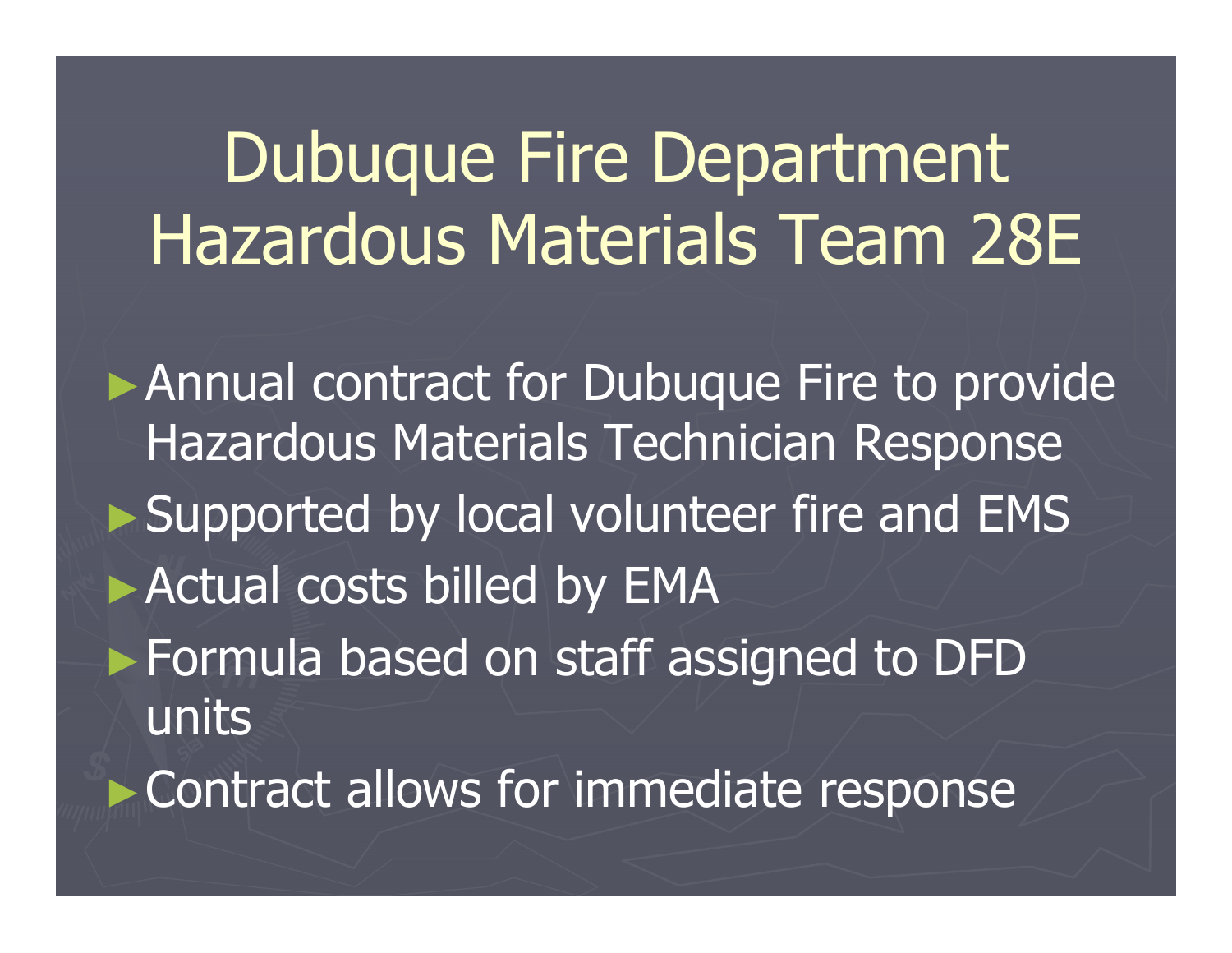## Hazardous Materials Vehicle Replacement

- ► Current vehicle funded through city/county allocation in 1998
- $\blacktriangleright$  Replacement approved in FY21 delayed due to COVID

►Vehicle replacement budgeted at \$136,000



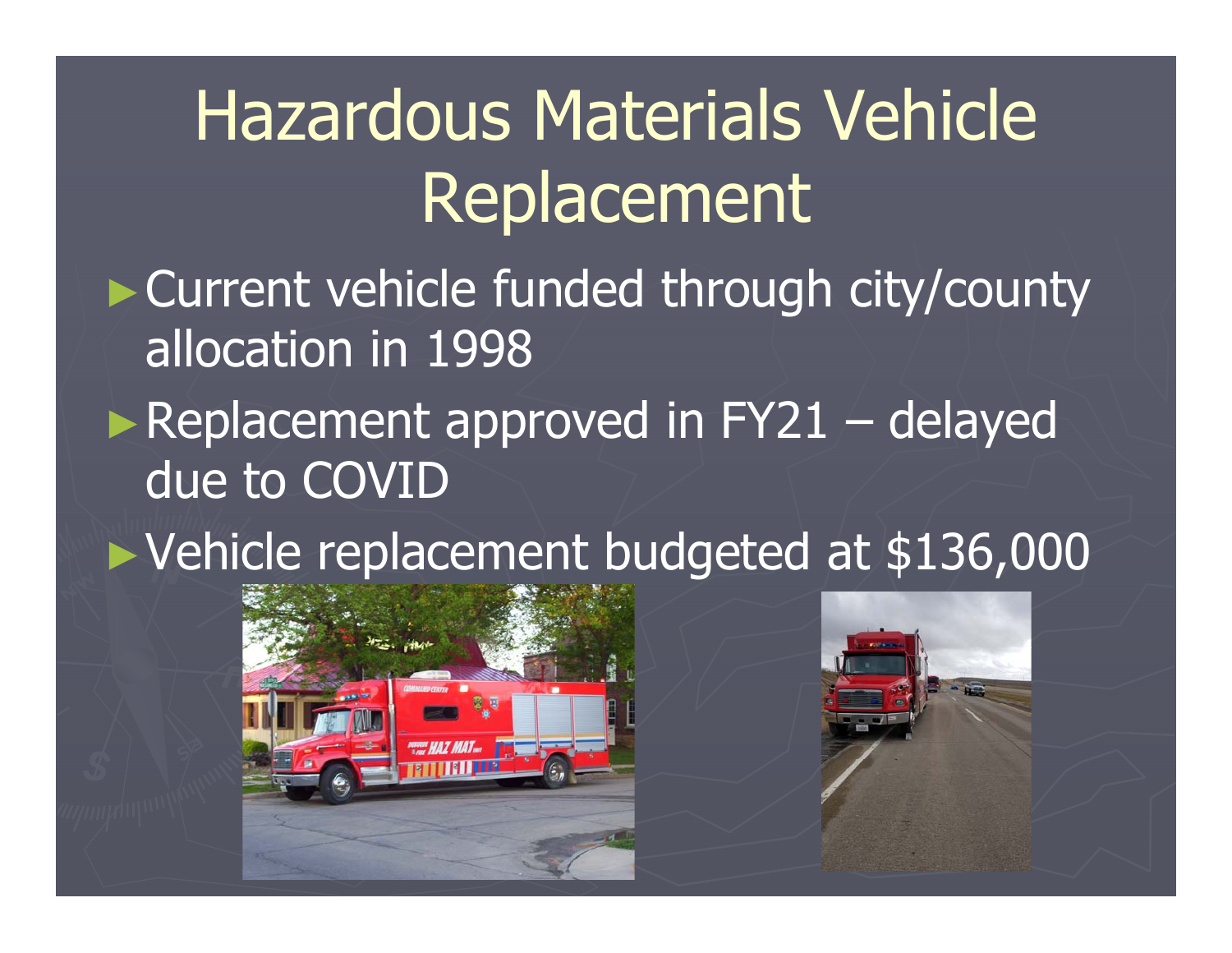## Highway 61 South Incident

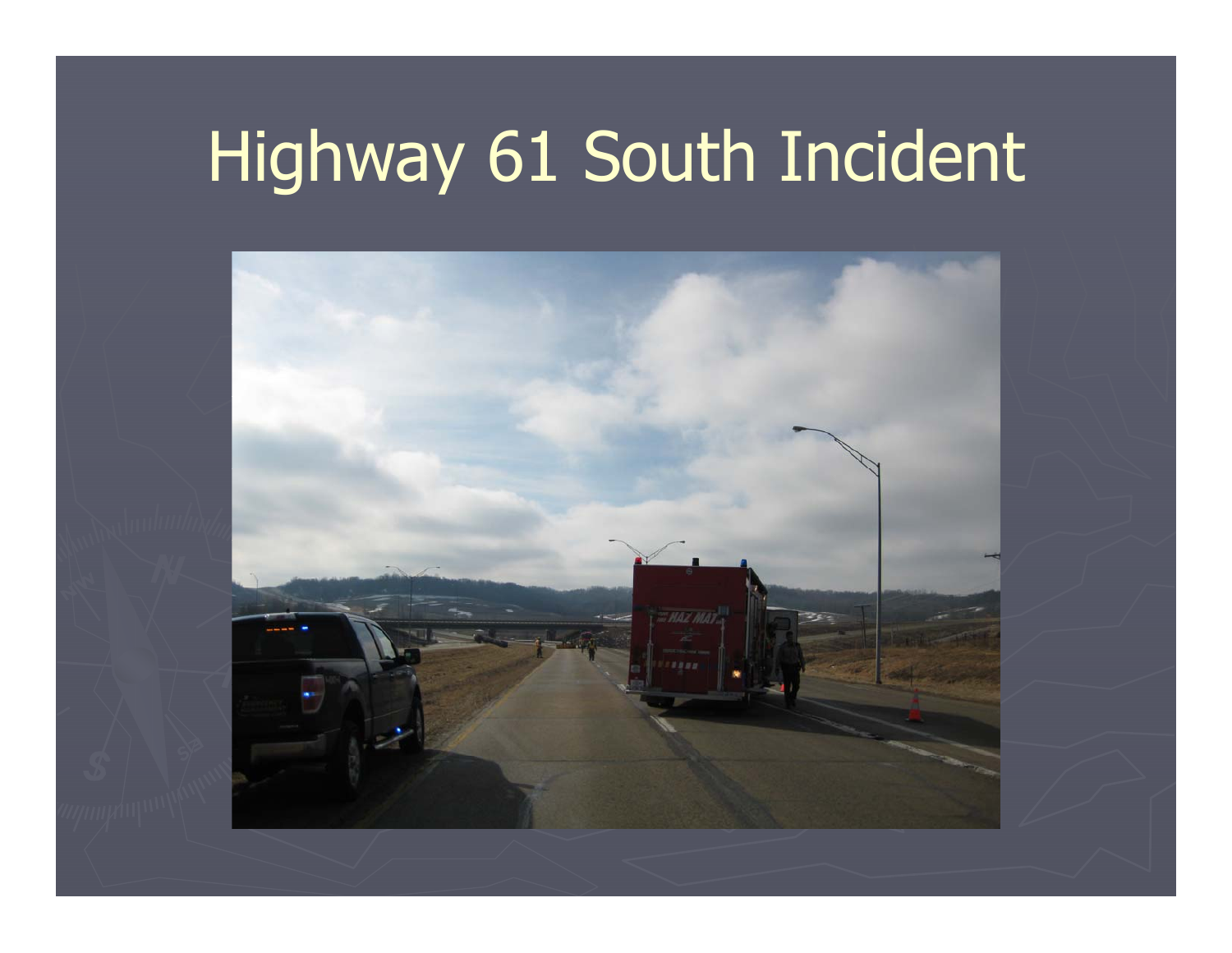## Dubuque County Emergency Management Agency (EMA)

► County allocation per 60/40 formula **- No request for increase in funding from Local** ►Federal Grant - \$39,000 capped COVID – EMPG-S grant - \$13,425 ►County provides fiduciary assistance with payroll and claim processing etc.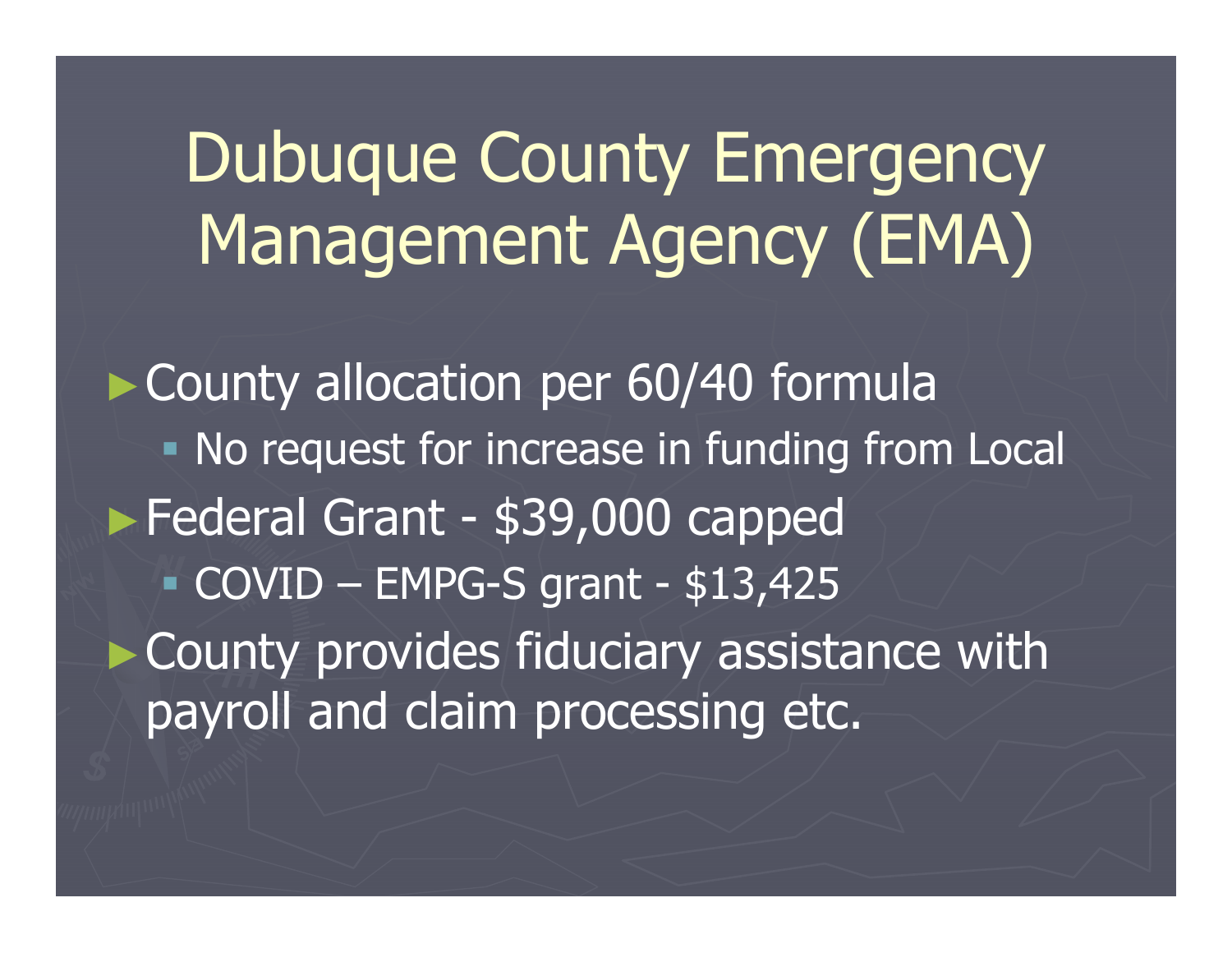#### EMA Commission

►Established in Chapter 29C of Iowa Code ►A member of the Board of Supervisors or their designated representative ► Sheriff or Sheriffs Designee ► The mayor of each incorporated city within the county ►Annual Budget meeting – only elected officials can vote to approve or amend the budget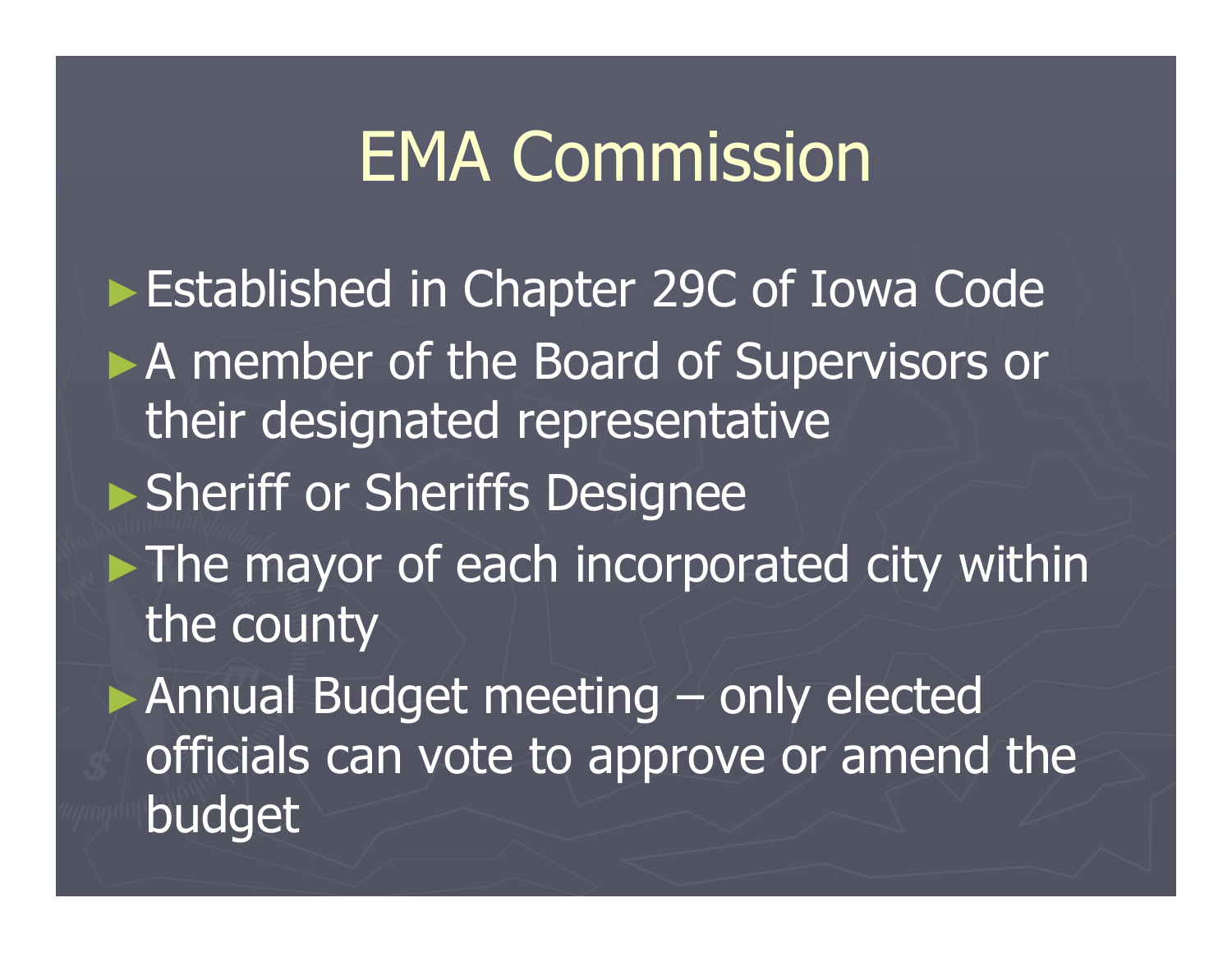### Emergency Management

►Allocation from Supervisors – COVID 19 ►PPE – Hand Sanitizer, KN95 Masks, Face Shields, isolation gowns, other misc. ►PPE accounted for \$191,195 ►50,000 public face masks (BOS) ► EOC security – camera upgrade ▶ Shelving and storage components at EOC ▶ No touch thermometers ▶ Additional electrical upgrades at EOC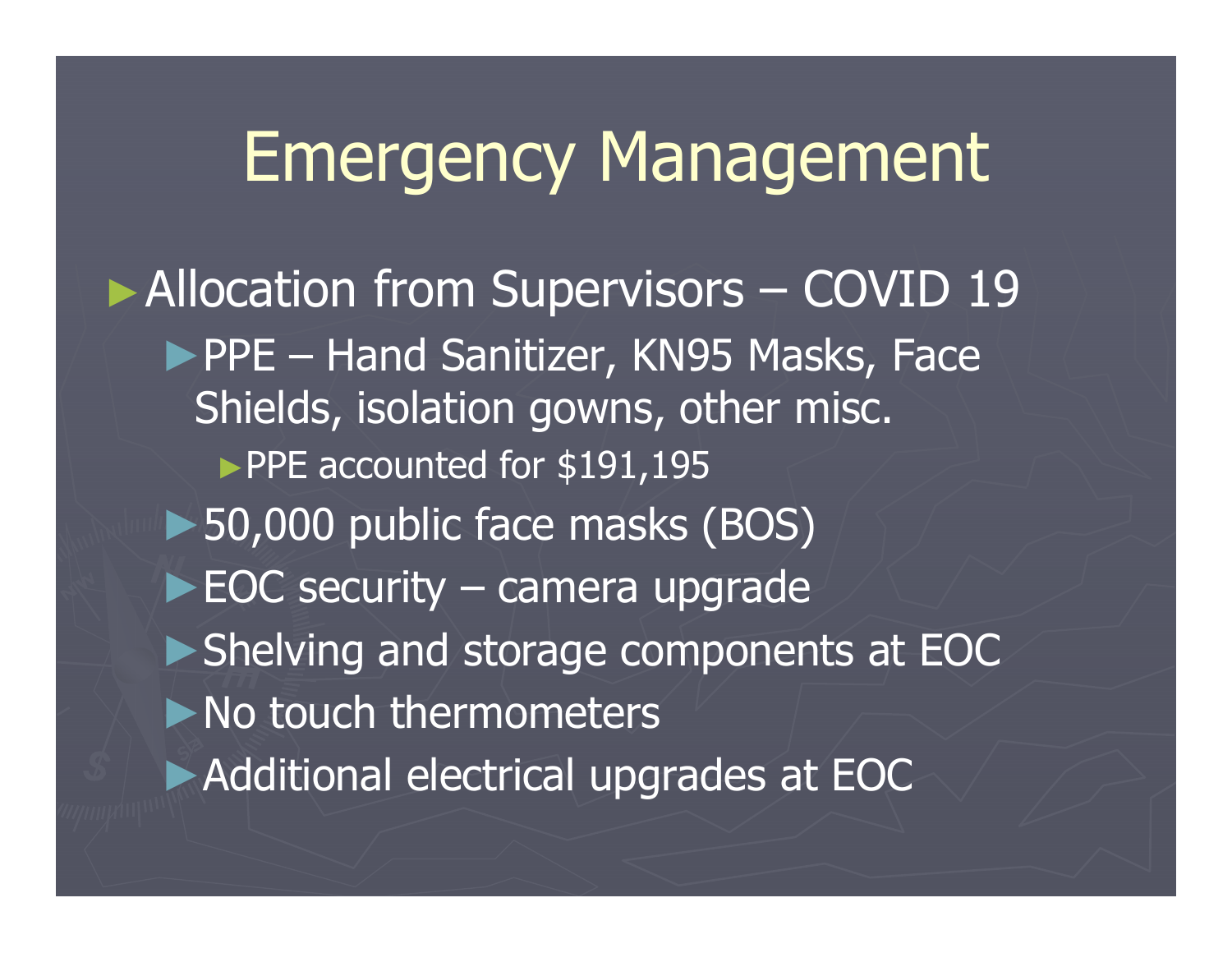#### Emergency Management

►COVID 19 Response **PPE Delivery** ►40,294 N95s / 24,000 Cloth / 215,211 Procedure ►20,655 Face Shields ►68,141 Protective Gowns ►261,520 medical gloves ►11,000 Test Kits **PPE supplies are still adequate**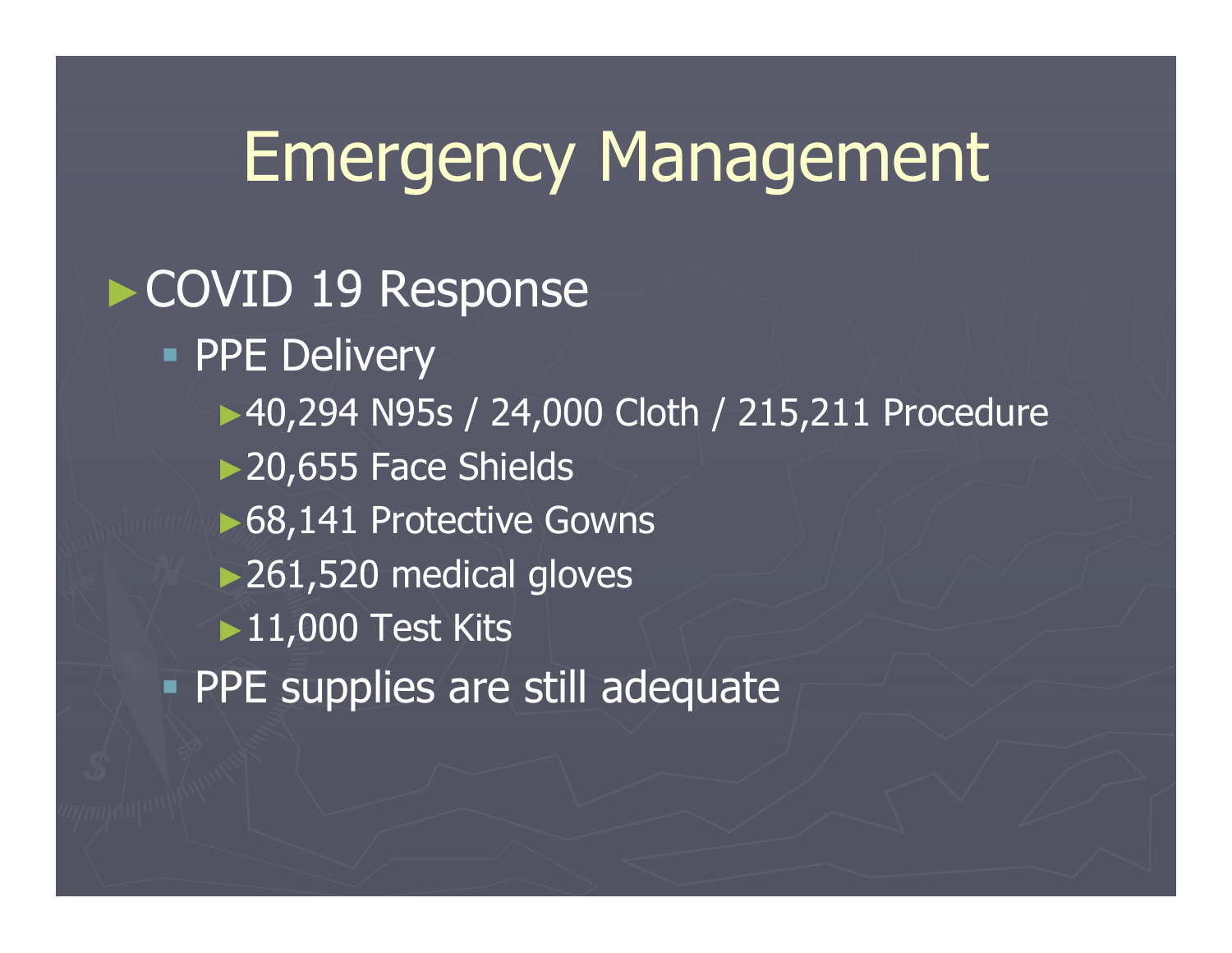#### Tom Hancock Grant

- ►FY20 \$125,000 and 8 services awarded grants
	- **Project Costs \$736,792 and requests of** \$223,306
- ►FY21 \$125,000 plus \$15,000 carryover from COVID delays
	- 7 services awarded
	- **Project Costs \$738,451 and requests of** \$473,275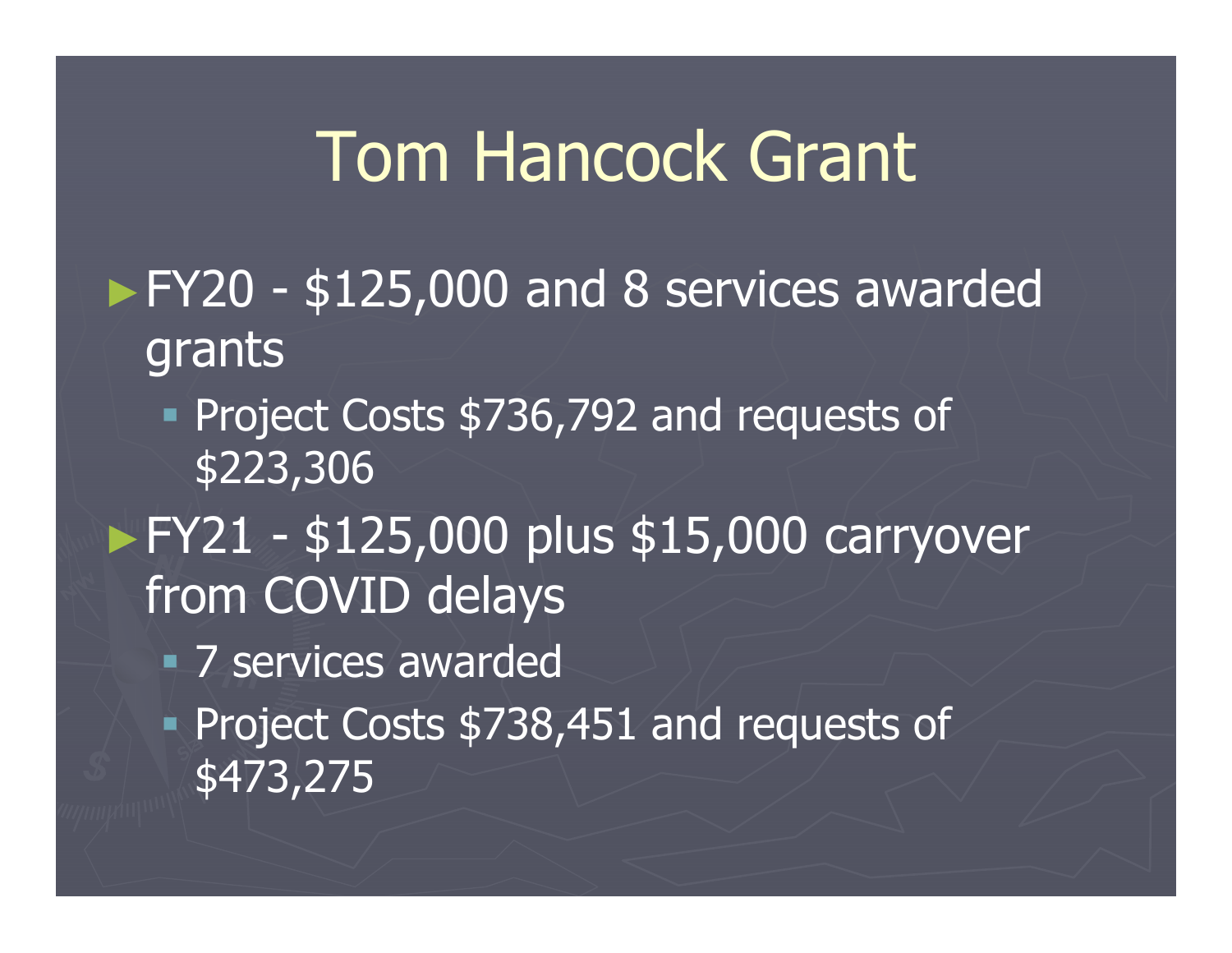## Past Dubuque Presidentially Declared Disasters

#### ► Disasters 1965-1998

- DR193 1965 Floods
- DR259 1969 Floods
- DR269 1969 Floods
- DR348 1972 Floods
- DR354 1972 Winter
- DR386 1973 Floods
- **DR443 1974 Floods**
- DR996 1993 Floods

- ► Disasters 1999-2020
	- DR1277 1999 Floods
	- DR1367 2001 Floods
	- DR1420 2002 Floods
	- DR1518 2004 Floods
	- DR1763 2008 Floods
	- DR1930 2010 Floods
	- DR4018 2011 Floods
	- DR4334 2017 Floods
	- DR4483 2020 COVID-19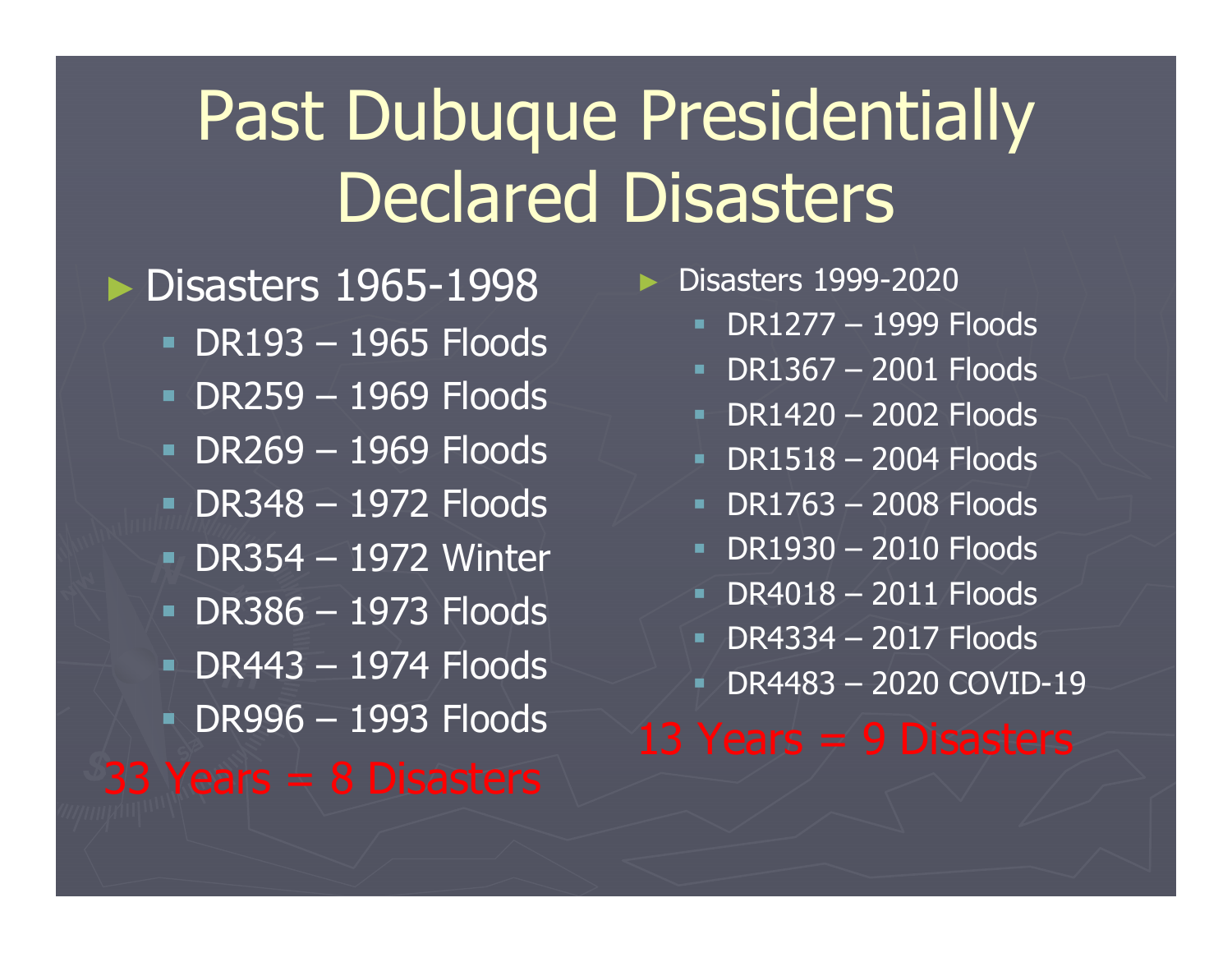#### Tom Hancock Grant

#### ►FY22 Request - \$125,000

- Committee Tom Berger, Mel White, Courtney Schultz and Jill Black
- **New Committee Members** ►DCFA President Mark Lukan►DC EMS Association President (TBD 1-28-2021) ► Board of Supervisors Representative ►Thanks to Past Committee Members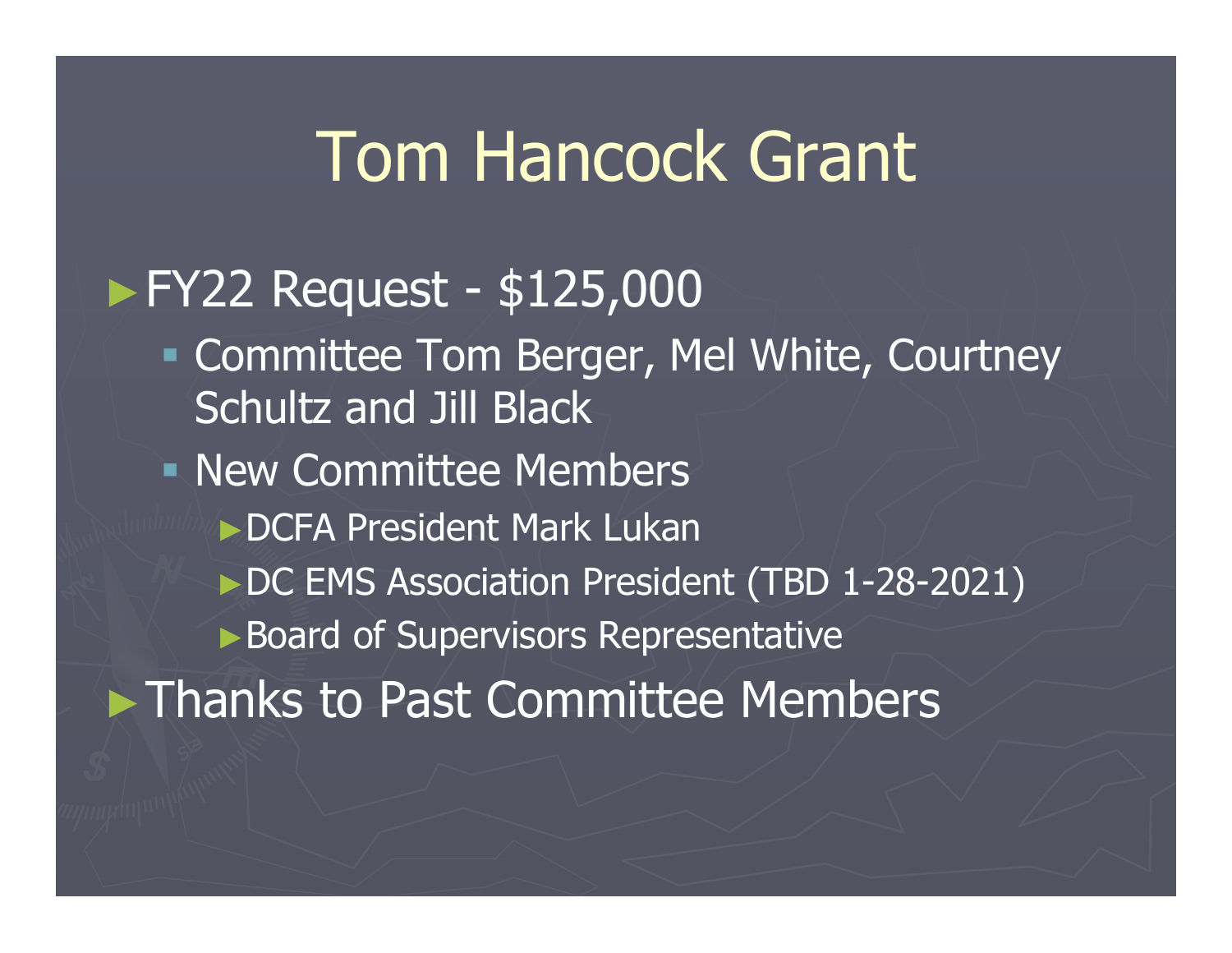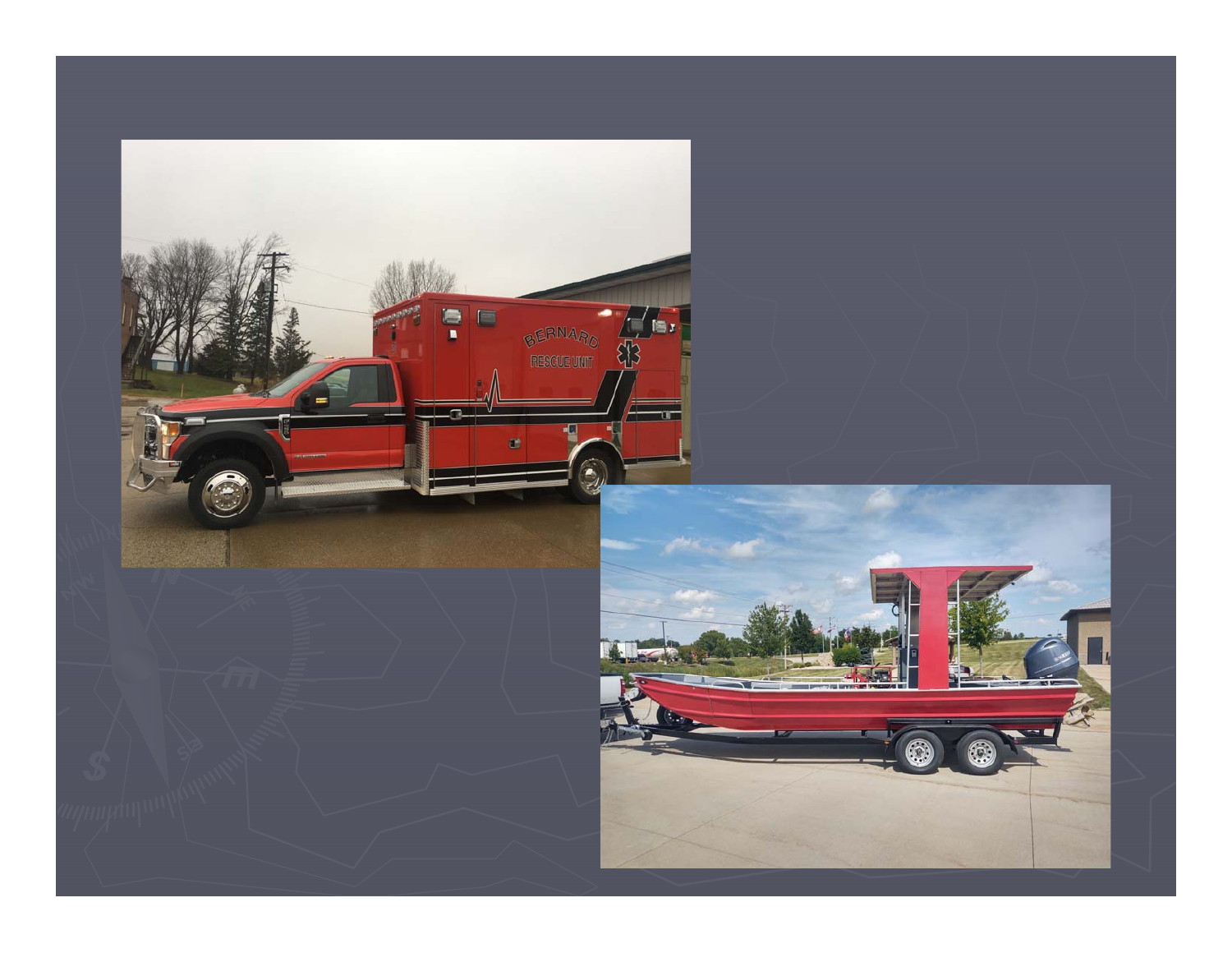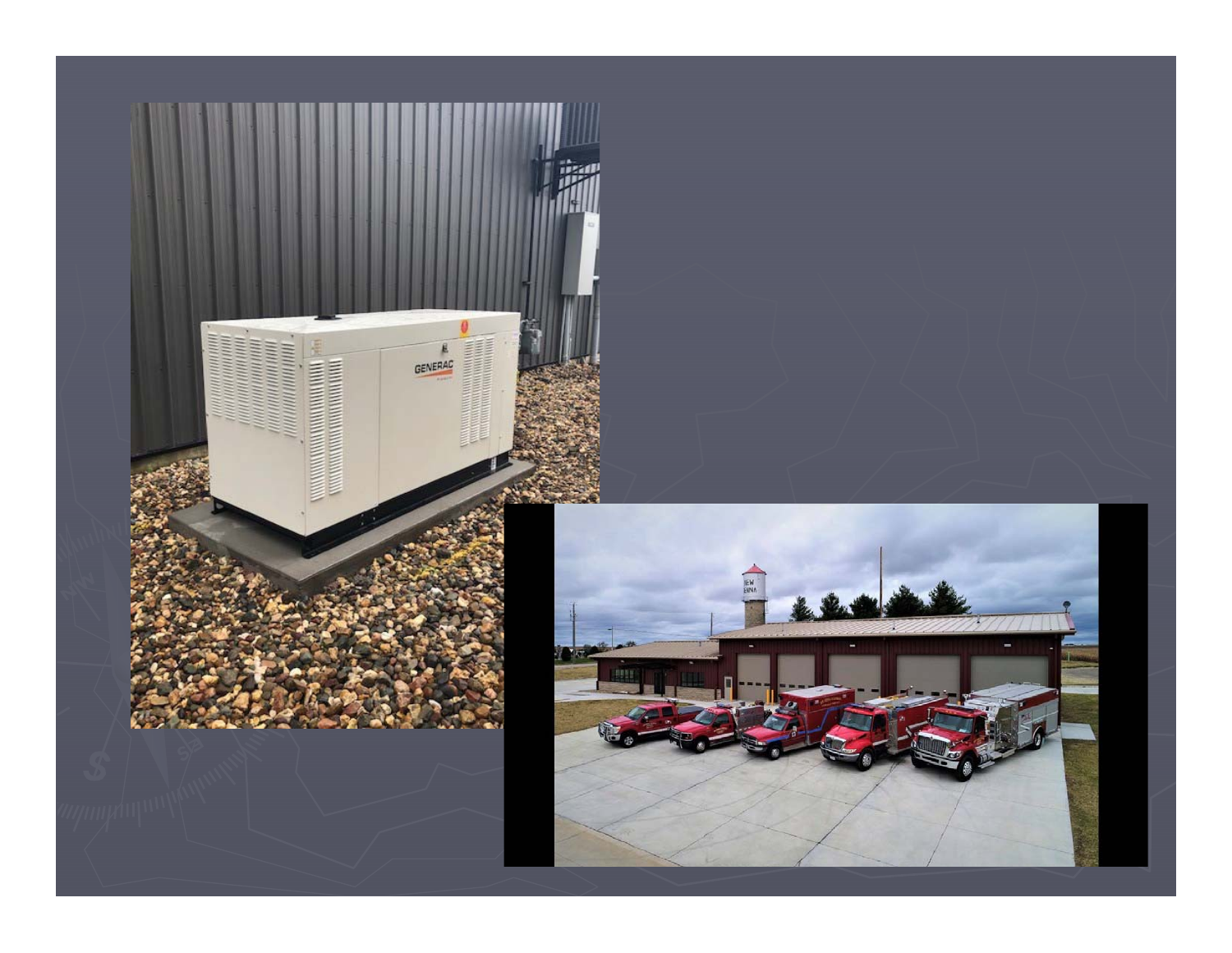## Dubuque County Revolving Loan Fund

 $\blacktriangleright$  \$490,000 total in the fund for allocation  $$ interest free loans ►\$45,000 EMS loan maximum with 3-year payback ►\$50,000 Fire loan maximum with 5-year payback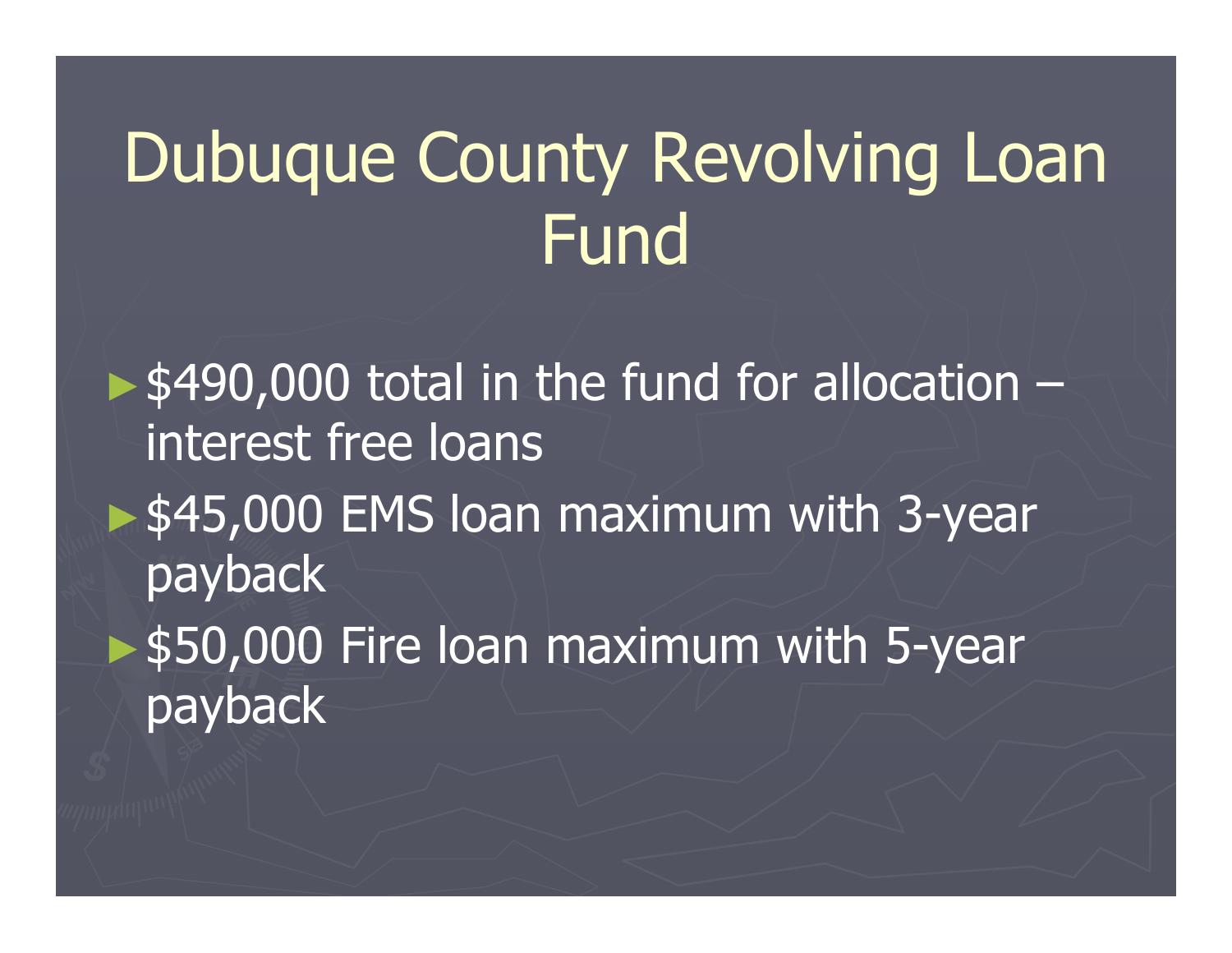## Dubuque County Revolving Loan Fund

► 10 services currently have loans ► 2 services have loans in both accounts  $\triangleright$  5 applications on file – awaiting delivery of vehicles►\$72,000 available in fund today – Dyersville Fire Engine to arrive in April/May.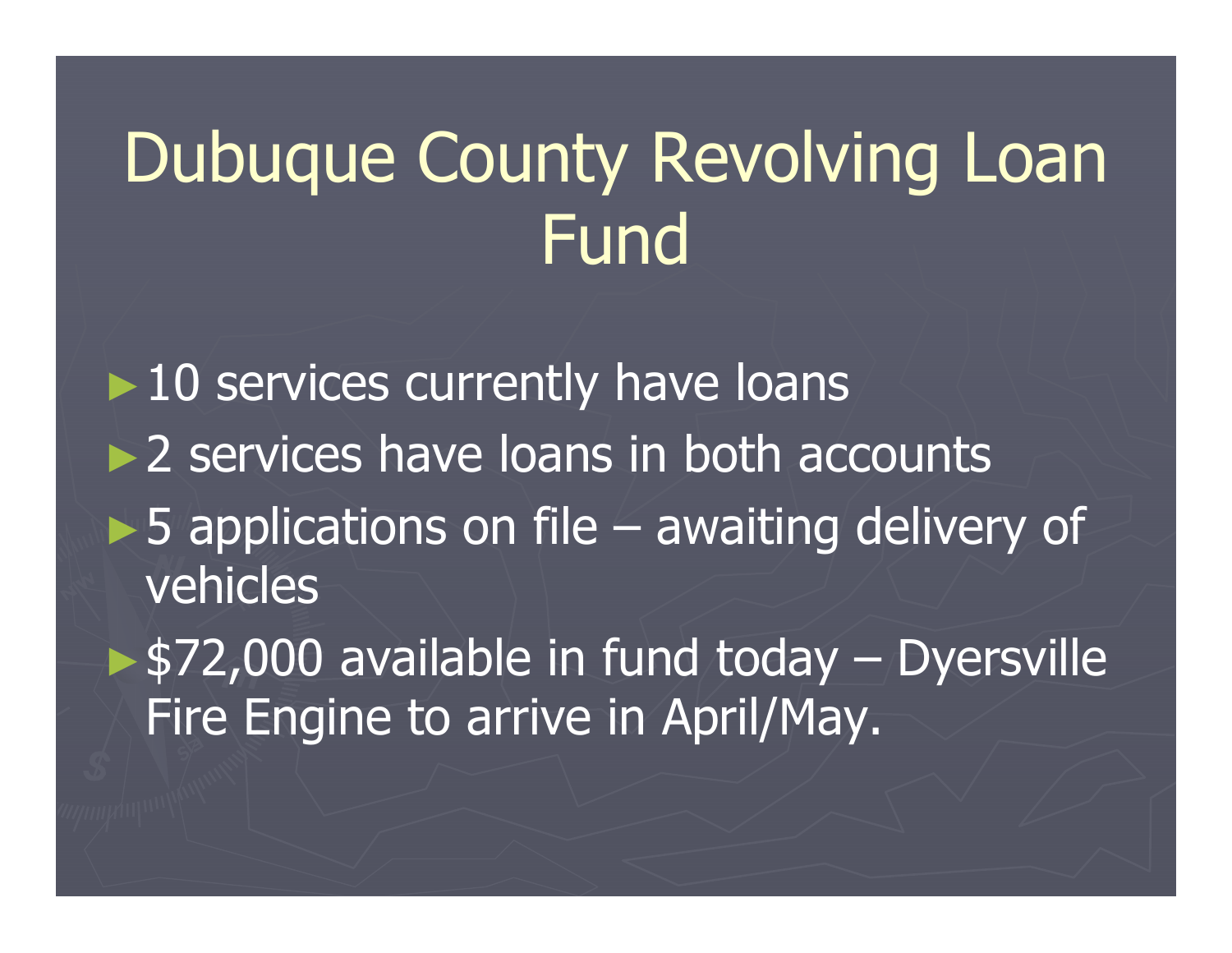### 911 Board

► Switch over to the P25 system is continuing ► Continuing on the punch list items ▶Decommissioning the old system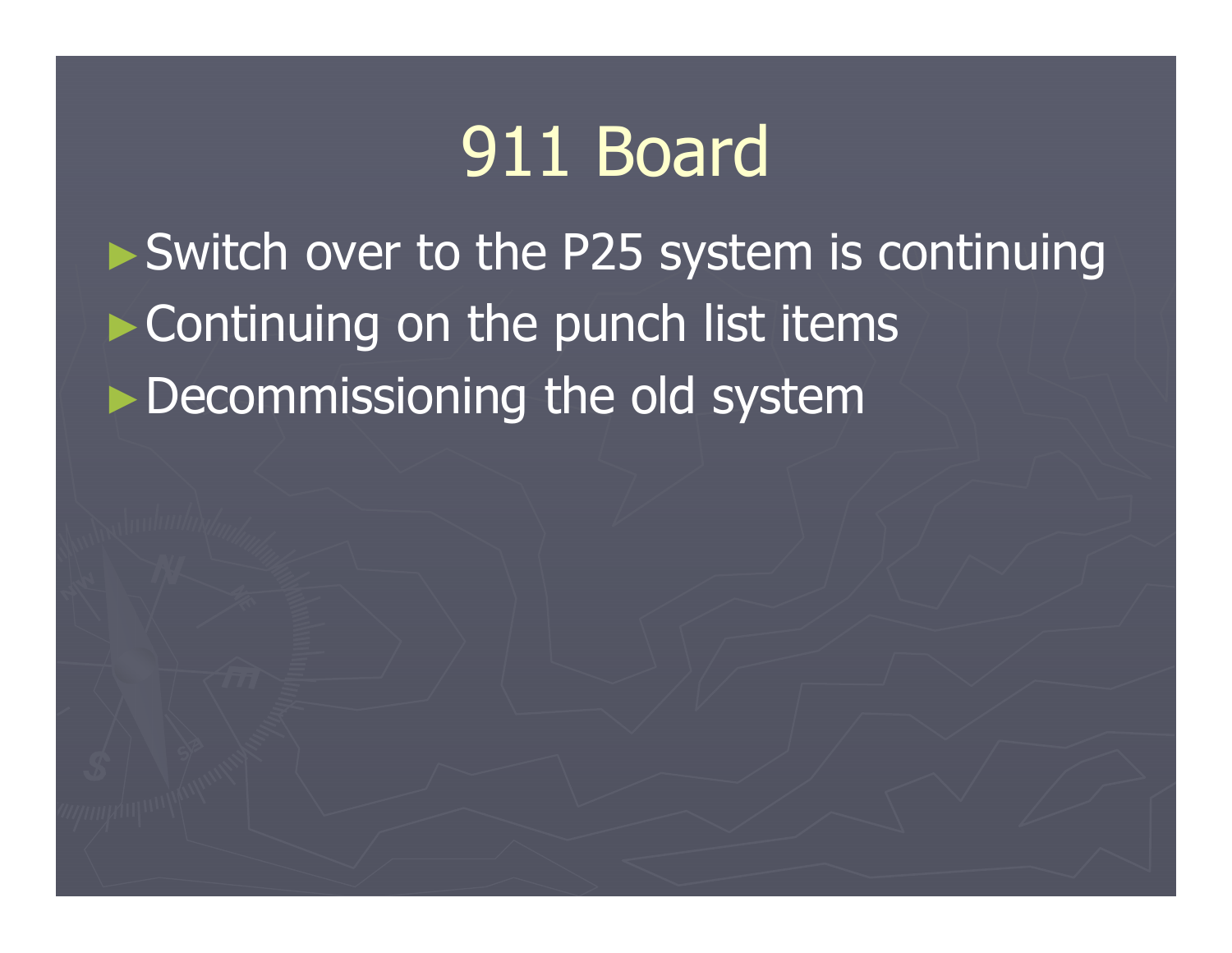911 Board Future Projects ►Phone system upgrade Estimated Cost of \$ **Include back up to EOC for future** ► Back up paging / notifications to volunteers I am Responding project - \$39,150 for 5 years or \$7,830 per year ►Radio Replacement (Portable Radios) **FY21 – Remaining loan funds to replace radios** FY22 – FY25 Replacement Plan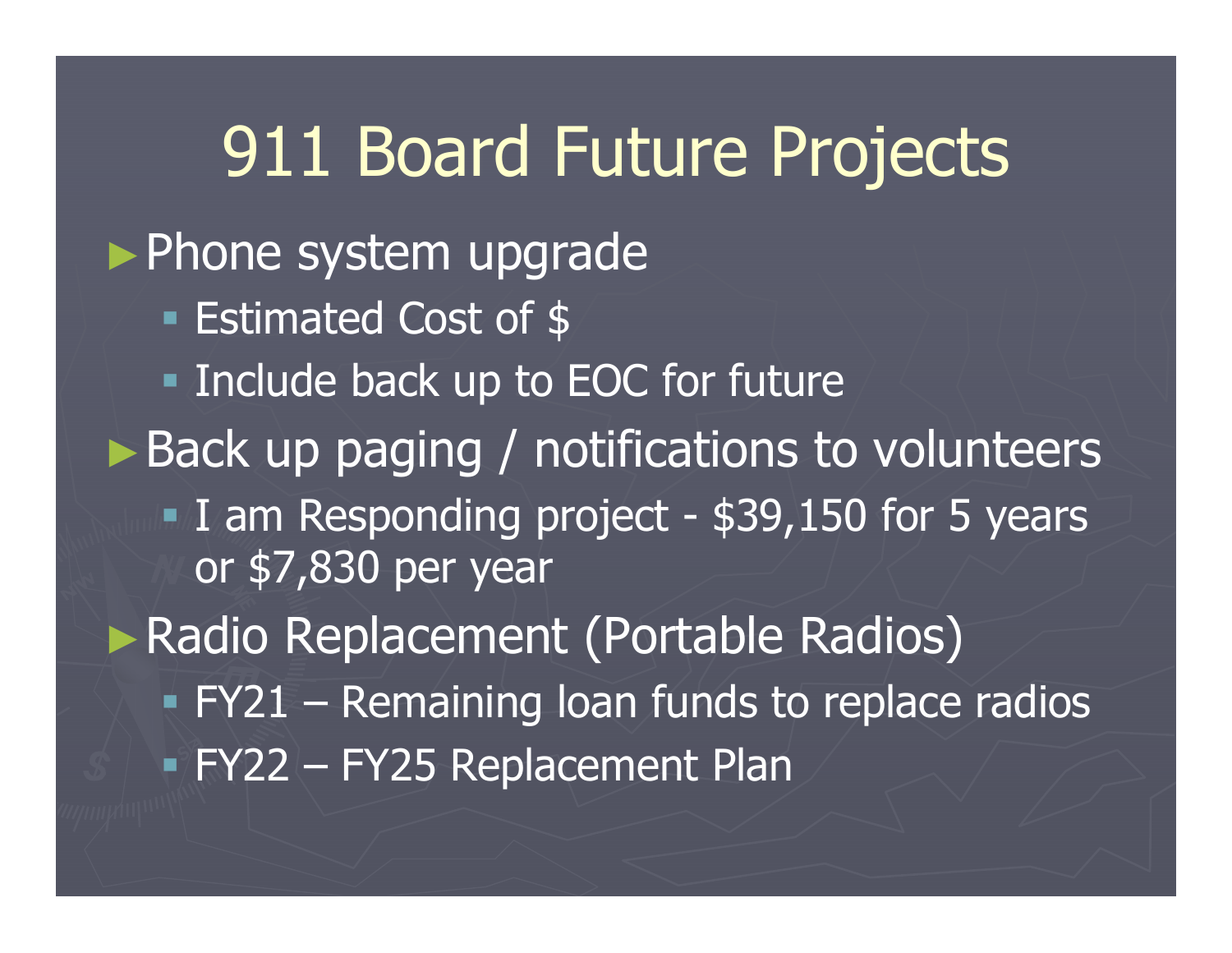